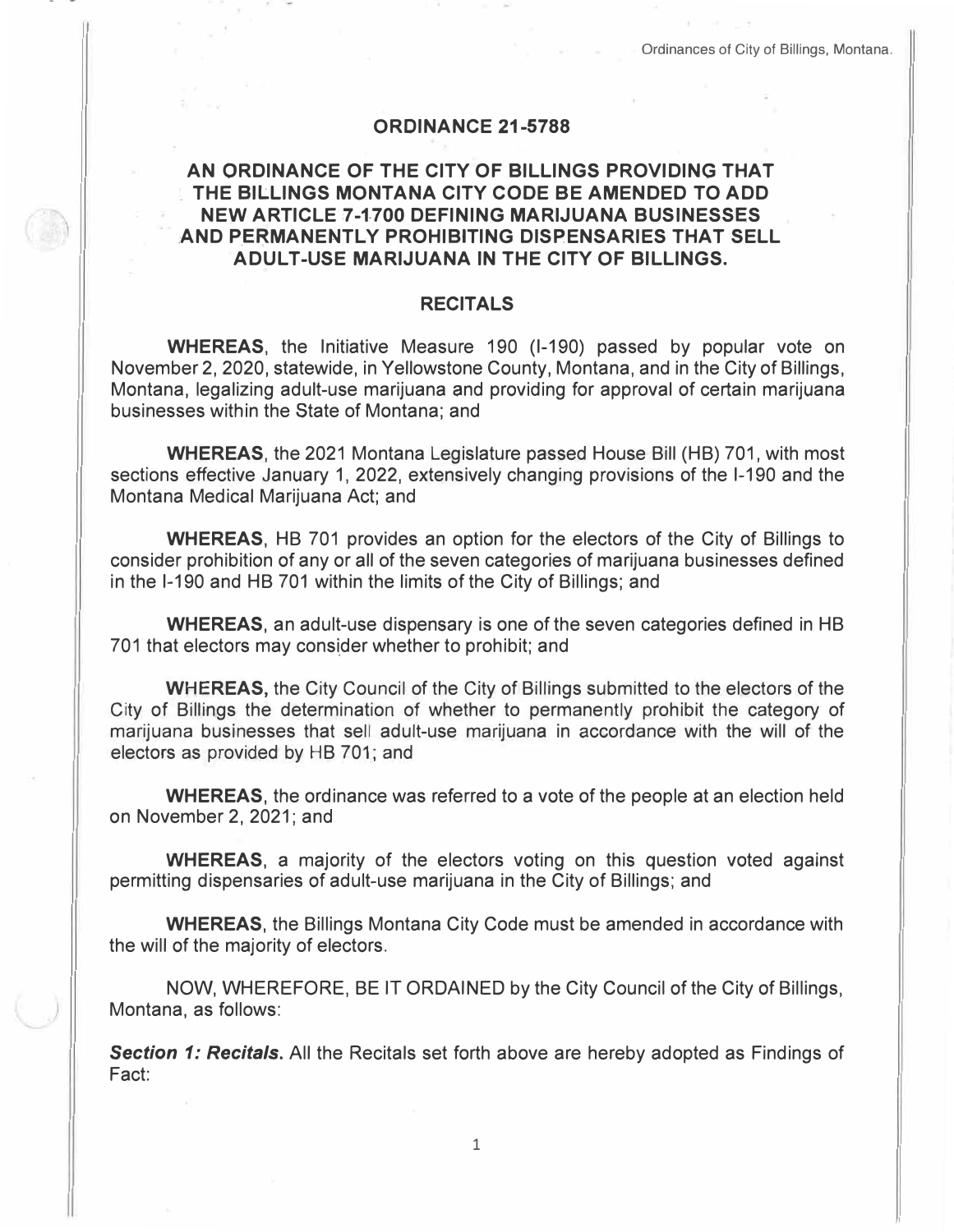**Section 2: New Article.** That the Billings Montana City Code be amended to add new Article 7-1700, Sections 7-1701 through 7-1703, to read as follows:

## **ARTICLE 7-1700. MARIJUANA BUSINESSES**

Sec. 7-1701 Definitions

*)* 

As used in this Article, the following definitions apply:

(1) "Adult-use dispensary" means a licensed premises from which a person licensed by the department may sell marijuana or marijuana products to both registered cardholders and adults that are 21 years of age or older.

(2) "Consumer" means a person 21 years of age or older who obtains or possesses marijuana or marijuana products for personal use or for use by persons who are at least 21 years of age, but not for resale.

(3) "Department" means the Montana Department of Revenue.

(4)(a) "Marijuana" means all plant material from the genus Cannabis containing tetrahydrocannabinol (THC) or seeds of the genus capable of germination.

(b) The term does not include hemp, including any part of that plant, including the seeds and all derivatives, extracts, cannabinoids, isomers, acids, salts, and salts of isomers, whether growing or not, with a delta-9 tetrahydrocannabinol concentration of not more than 0.3% on a dry weight basis, or commodities or products manufactured with hemp, or any other ingredient combined with marijuana to prepare topical or oral administrations, food, drink, or other products.

(c) The term does not include a drug approved by the United States food and drug administration pursuant to section 505 of the Federal Food, Drug, and Cosmetic Act, 21 U.S. C. 301, et seq.

(5) "Marijuana product" means a product that contains marijuana and is intended for use by a consumer by a means other than smoking. The term includes but is not limited to edible products, ointments, tinctures, marijuana derivatives, and marijuana concentrates.

(6) "Medical marijuana" means marijuana or marijuana products that are for sale solely to a registered cardholder who is registered under Montana Code Annotated (MCA) Title 16, Chapter 12, Part 5.

(7) "Medical marijuana dispensary" means the location from which a registered cardholder who is a Montana resident with a debilitating medical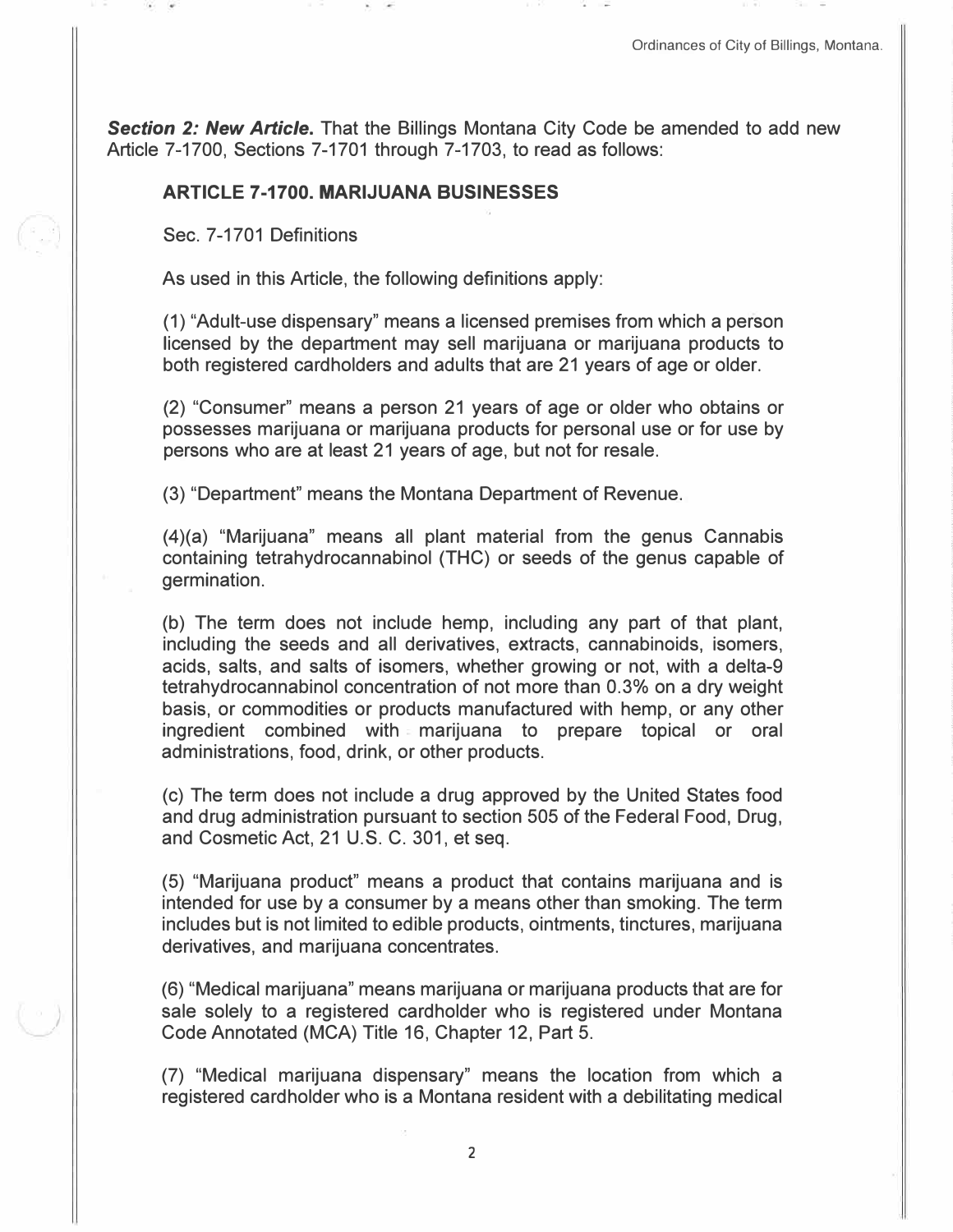condition may obtain marijuana and marijuana products.

(8) "Registered cardholder" or "cardholder" means a Montana resident with a debilitating medical condition who has received and maintains a valid registry identification card.

Sec. 7-1702. Adult-use dispensaries prohibited.

(a)' As authorized by MCA Section 16-12-301, and based upon the November 2, 2021, election results, adult-use dispensaries are prohibited from opening or operating within the city limits.

(b) This section does not prohibit medical marijuana dispensaries operating in compliance with state law and city code, including licensing requirements and zoning restrictions.

(c) This section prohibits the sale of marijuana and marijuana products by a former medical marijuana licensee under MCA Section 16-12-201, other than to registered cardholders, within the city limits.

Sec. 7-1703. Penalties.

Any individual, entity, or establishment that violates the terms of this ordinance set forth above shall be deemed to be creating a public nuisance and shall be subject to criminal penalties as provided in section 1-110 and shall further be subject to civil action to restrain or abate as authorized in section 18-301 et seq. as the city deems appropriate. Such ability of the city to prosecute and/or enjoin or abate is in addition to any other remedies available to the city at law or in equity.

**Section 3: Severability.** In the event any word, phrase, clause, sentence, paragraph, section, or other part of the ordinance set forth herein is held invalid by a court of competent jurisdiction, such judgment shall affect only that part held invalid and the remaining provisions thereof shall continue in full force and effective.

*Section 4: Referral to Electors.* This ordinance was referred to the electors of the City of Billings at an election held on November 2, 2021. The results of that election were certified on November 9, 2021

**Section 5: Effective Date**. This ordinance shall be effective thirty (30) days after Second Reading and final adoption as provided by law, but the amendment to the Billings Montana City Code shall be effective immediately upon approval by the electors as provided by law.